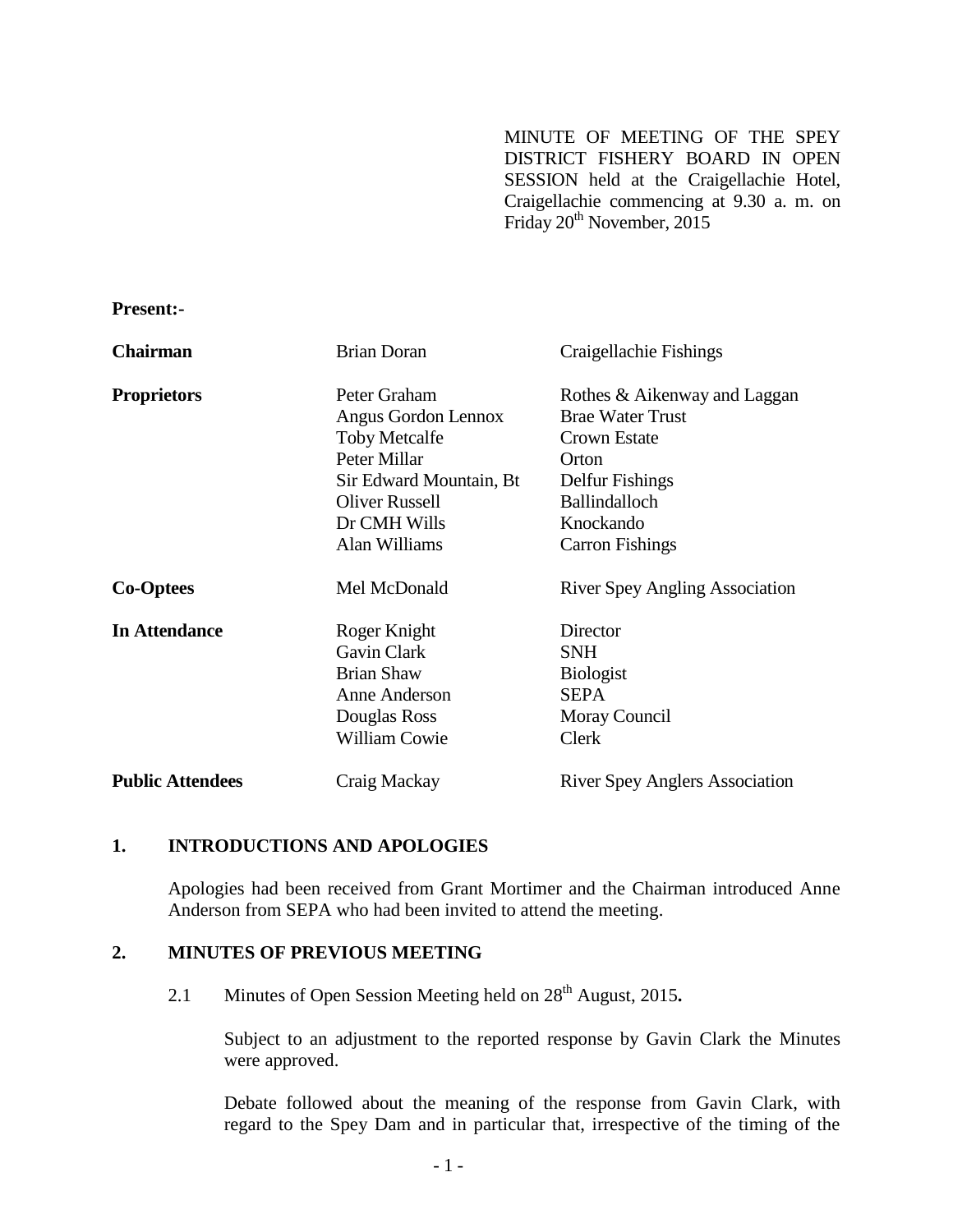designation of the Special Area of Conservation, SNH were aware that the Spey Dam was not compliant with the Water Framework Directive. Gavin Clark explained that this was because of a difference between the Natura Regulations and the Water Framework Directive and therefore his comment related solely to the river designation timing.

After debate, it was agreed that the phrase "distinct from the Water Framework Directive" be added at the end of the AOCB response from Gavin Clark on page 6 of the Minute.

# **3. MATTERS ARISING FROM PREVIOUS MINUTES**

3.1 Spey Dam classification

Following on from the discussion regarding SNH's designation of the Spey Dam Anne Anderson was asked to advise the Board of SEPA's position.

Anne Anderson responded by advising the Board:-

- Spey Dam had now been classified as "impassable" by SEPA
- Rio Tinto Alcan was now aware of the re-classification and it would be up to them to prove that they were in compliance. This provided SEPA with considerable leverage with regard to enforcement.
- Anne Anderson acknowledged that this change from the previous position would affect the classification of the Dam and the area above it, which followed a detailed examination of the data now held.
- She also noted that the Markie Heck was on a list of infrastructures to be improved by Rio Tinto Alcan, as well as the Crunachden Cut, which had issues with regard to the flow level.
- She reported that a meeting between the Spey Board and SEPA was to take place on the 8<sup>th</sup> December and her colleague, Steven McIntyre would be in a positon to brief the Board in full at that time.
- Finally, she asked the Board to note that corrective action would be a fairly lengthy, involved process. The intention was to see this through by consensus, but it may involve enforcement action in due course.

The Chairman then invited questions for Anne Anderson from Board Members.

- Q: Alan Williams enquired whether RTA would be required to comply with any action by the end of Phase 2 of the Water Framework Directive – i.e. by 2021?
- A: Anne Anderson responded that this was indeed her understanding, in order to allow the river to recover.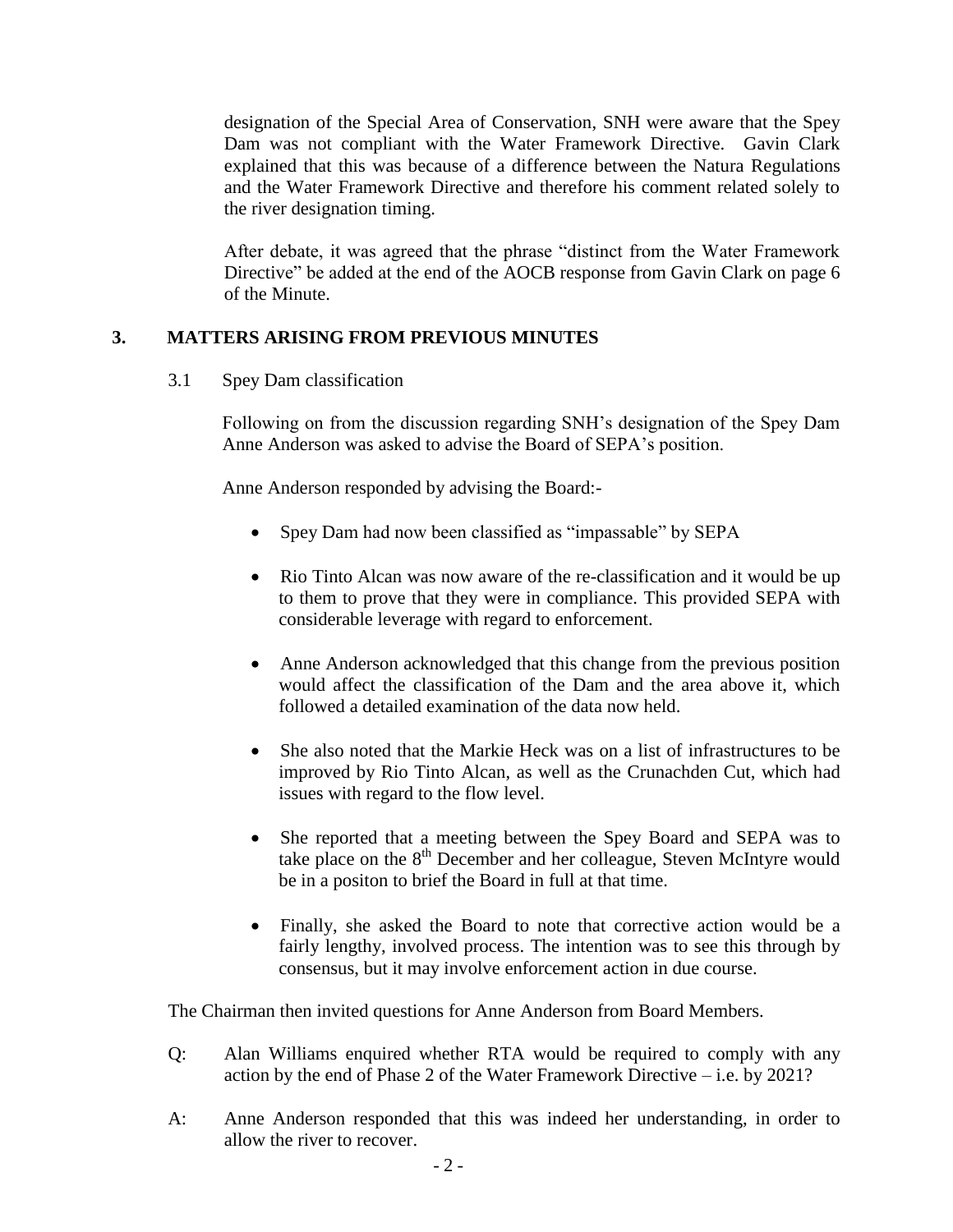- Q: Angus Gordon Lennox enquired whether SEPA would also be looking at sediment?
- A: Anne Anderson confirmed that this would all be part of the overall review, as the consequences of an impassable designation required that SEPA evaluate the ecological potential below the obstruction.
- Q: Sir Edward Mountain welcomed the move in designation as a quantum leap forward, but asked that the Board direct a specific request to the Spey Foundation to seek help to investigate how to allow fish to pass Spey Dam in the interim, whilst the work to complete the compliance with the Water Framework Directive was undertaken.
- A: The Chairman responded that this would be looked at in the meeting with SEPA and the Board on the 8<sup>th</sup> December and would be considered by the Foundation. Peter Graham commented that he would be resistant to assisting Rio Tinto resolving their obligations until a long-term plan had been secured from RTA, so as not give them any space for inaction.

Anne Anderson advised that, if numbers rose above the dam by artificial means meantime, this would not affect SEPA's designation or enforcement procedures in any way.

The Chairman summarised matters and indicated that this was a debate for the Foundation to pursue in due course.

3.2 Bailiffing Review

The Director reported that they had undertaken a review and had agreed that the Biologists would also train as Bailiffs. They were also looking at student support with a training Bailiff and a possible apprenticeship to be offered. Peter Graham asked that the Director discuss the latter with him, if an apprenticeship was to be pursued.

### **4. DIRECTOR'S REPORT**

The Director's Report was as appended to the Minute, but the following additional points Arose, using the numbering ascribed to them:-

3.1 Wild Fisheries Legislation.

The Director explained that the "toolkit" for financing was to allow for all current funding methods to be included in the future i.e. including charitable donations for Trusts as well as the Assessment.

The intention was also to remove any antiquated legislation from the Statute Book, but it was noted that one of the Senior Civil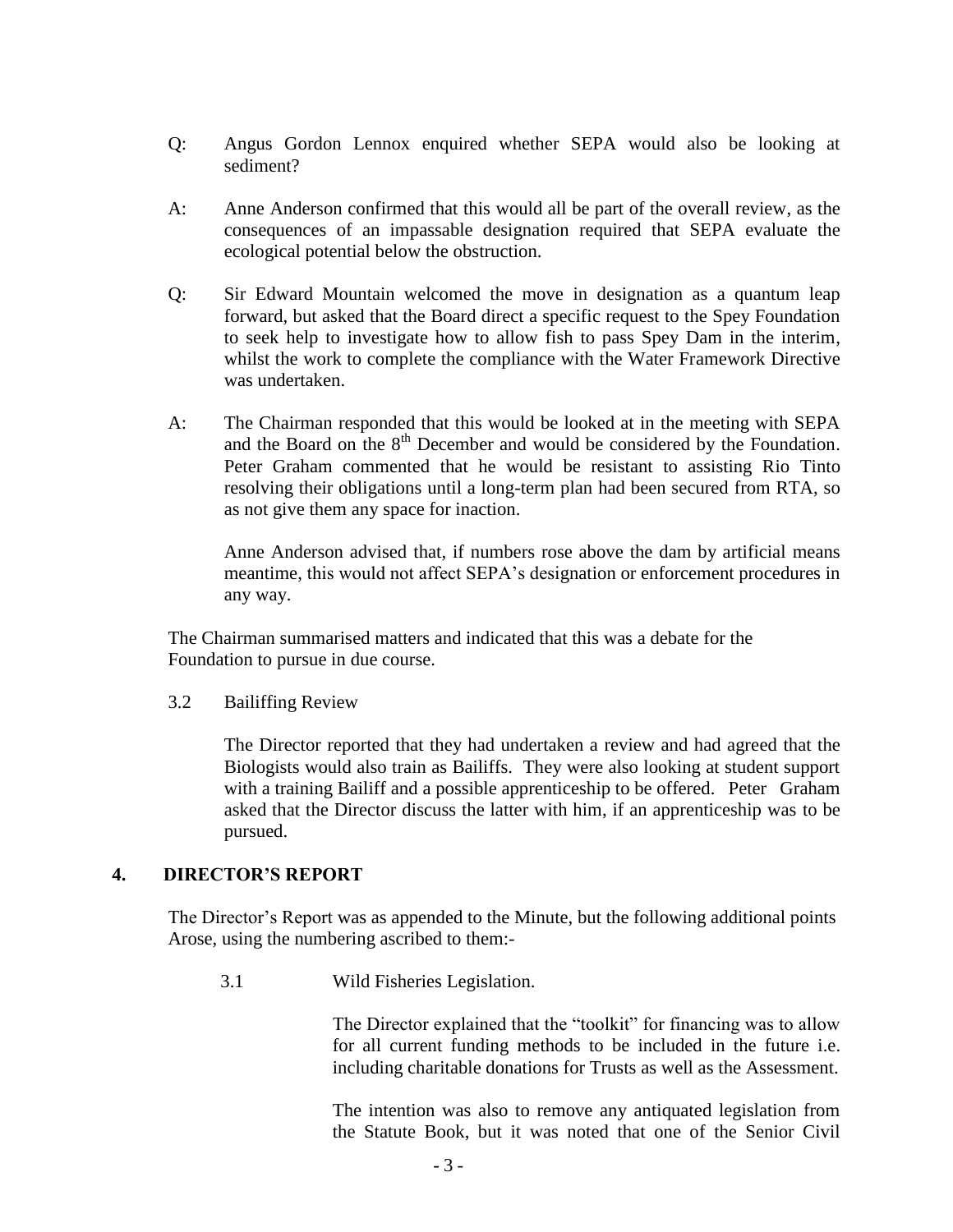Servants who had been effective to date in moving things forward was due to depart and would shortly be replaced. This could mean that Alan Wells might have additional influence.

 The Director was clear that the Government should impose a consistent constitutional format throughout Scotland and he advised Board Members that the approximate timetable might be as follows:-

- Draft Bill, February 2016.
- Parliamentary process commences in Autumn 2016 at the earliest.
- Earliest anticipated Royal Assent Summer 2017.
- Final implementation to follow thereafter, following a period of transition.

The Director invited questions on the Wild Fisheries Reform process to date.

Toby Metcalfe enquired who was to be in control of the cash?

The Director replied that this had not yet been decided, but many Boards were pushing strongly for local collection. He said that current Government thinking indicated that collection could be done either locally or nationally, at the preference of each local FMO. All Board Members agreed that they should continue to push for local collection and the Director noted that the Government's biggest issue was over finance, especially as the Bill was moving to an "all species" remit.

The Chairman felt that from a recent discussion with Andrew Henderson, it was possible that the Scottish Government were looking to large Boards for guidance.

Peter Graham commented that, if there was to be national coverage throughout Scotland, then the form an FMO should be based on a national model and be uniform.

Finally, Oliver Russell cautioned the Board against loss of control, highlighting the recent issues involving Universities where government control had potentially affected their charitable status.

#### 4.0 Carcass Tagging

In response to enquiry, Brian Shaw advised that the kill licences and carcass tagging proposals did not spell a permanent end to netting for salmon, which was a heritable right in perpetuity.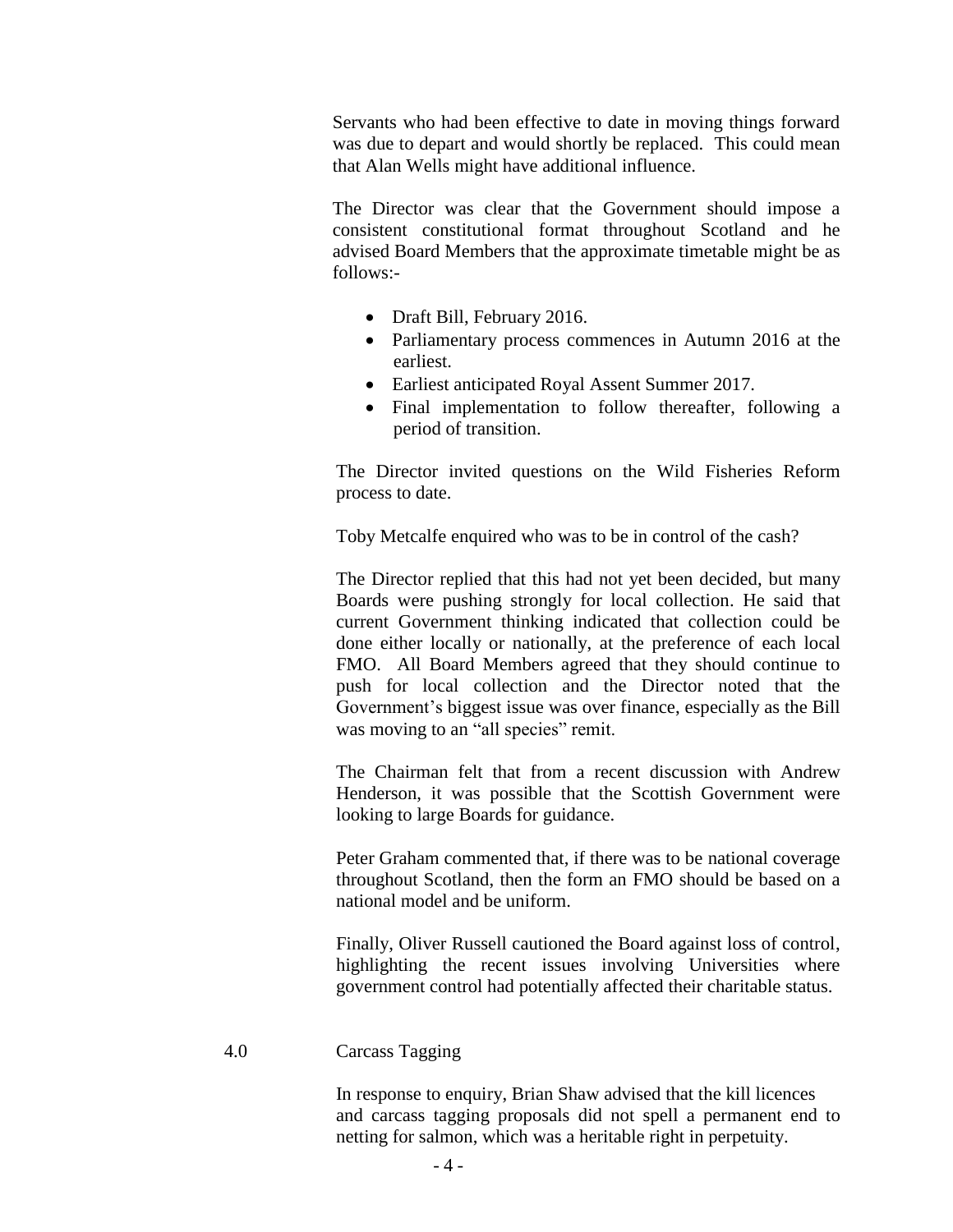6.2 In response to enquiry, Anne Anderson of SEPA advised that Scottish & Southern Energy and representatives of the Tay Board had been in discussion regarding the Tummel Scheme CAR licence, but SEPA had not been invited to attend. It was noted that some of the Spey-related areas of this CAR licence scheme, such as a flow down the River Cuaich, had not yet been taken forward, but this would happen in due course.

> Alan Williams enquired of Anne Anderson whether the Tay would be protecting the Spey's position in respect of the Cuaich? Anne could only respond that the Spey-related areas were not currently part of the discussions, although she would be involved in any discussions surrounding any matter relating to the Cuaich.

### 7.2 Seal Management

Oliver Russell enquired whether there were any figures on the increase of seal numbers within the last 30 years. The Director did not have details for the Moray Firth, but felt that Scotland-wide there may have been an increase of 5 to 10 times the number of grey seals, but a decline in the common/harbour seal populations, although it was noted that these figures were simply a "guestimate".

8. Ranunculus

It was noted that whilst there had been derogation for herbicide use in England, this was unlikely to happen North of the Border. Furthermore, this derogation had been for a "one-off" experimental application, rather than a programme of regular control.

### **5. Spey Foundation Report**

- 5.1 Peter Graham informed the Board of recent Spey Foundation deliberations, which included:-
	- A noted increase in the number of fry following surveys throughout the catchment.
	- A good grilse run had taken place this year and the Biologist was hopeful that this would result in good numbers of multi-sea-winter fish the following year.
	- A major part of the discussion had surrounded Conservation Limits and the MSS 30-page report was discussed at length. Part of this was the definition of what constituted "satisfactory" population, which was defined as "being capable of providing a conservation surplus". The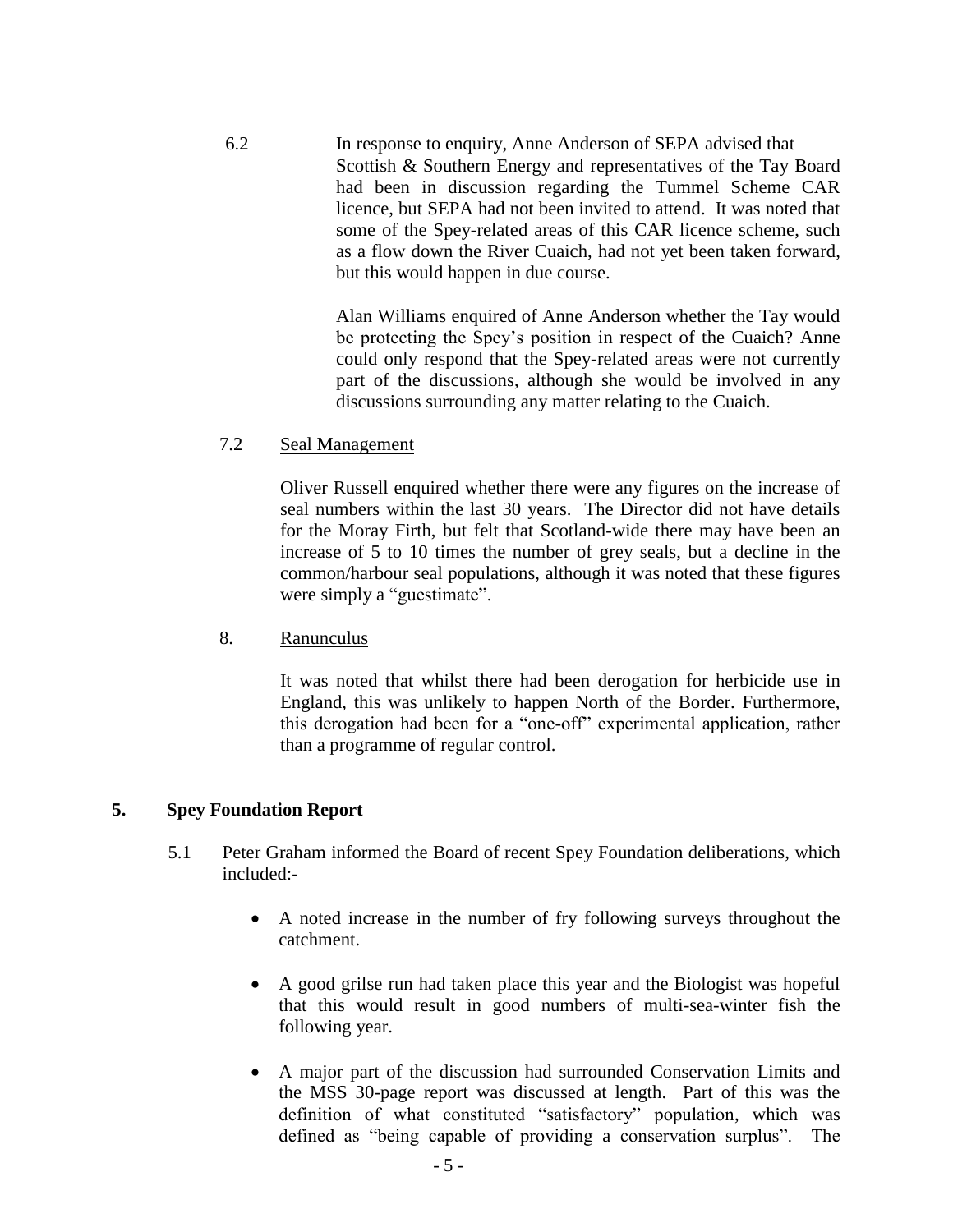Foundation felt that there were some fundamental errors in the model of classification of grilse and salmon and the main areas of concern were on the indices relating to:

- (a) The wetted area of the Spey and
- (b) The number of eggs produced per pound of salmon, which the Foundation Trustees felt was highly variable.

The overall view of the skeleton report from MSS was that it had provided a starting point, but further work involving the Board's own Biologist and the Biologists from other Trusts would be required to develop it into something satisfactory.

### 5.2 Conservation policy

Following the review of Conservation Limits, the Spey had been declared a Category 1 River. Furthermore, the Board's policy continued to work well, with yet another increase in the catch & release rate, so the Foundation's recommendation was that there was no need to change the Conservation Policy, other than one sentence at the start. This followed the introduction of the Scottish Government Legislation which prohibited the killing of fish before the end of March.

Angus Gordon Lennox cautioned the Board against those who would use the good conservation status of Category 1 as a reason not to adhere to catch and release, or by the netsmen who would use it as a reason to reintroduce netting following the 3-year moratorium. Peter Graham, as Chairman of the Foundation, acknowledged this and said that it was vital to publicise the message widely.

### 5.3 Ranunculus

The Foundation debated the issue of Ranunculus at length particularly as there had now been derogation on the use of herbicides South of the Border. It was felt, however, that the Foundation had done all they could do on the matter and must pass the issue back to the Scottish Government to determine. It was suggested that the Board, rather than the Foundation, write to the Scottish Government to explain the Board's impossible position regarding compliance with European Regulations. It should also raise the clear issue of increased flood risk and of the failure to control an invasive species. The Board's letter should make it clear that the next stop and the only option for the Board would be to refer matters to Europe for determination if action by the Scottish Government and its agencies was not forthcoming. It was noted that Sir Edward Mountain would also write to Douglas Ross at Moray Council to ask for support.

The Board all supported the writing of this letter which may be published as an open letter.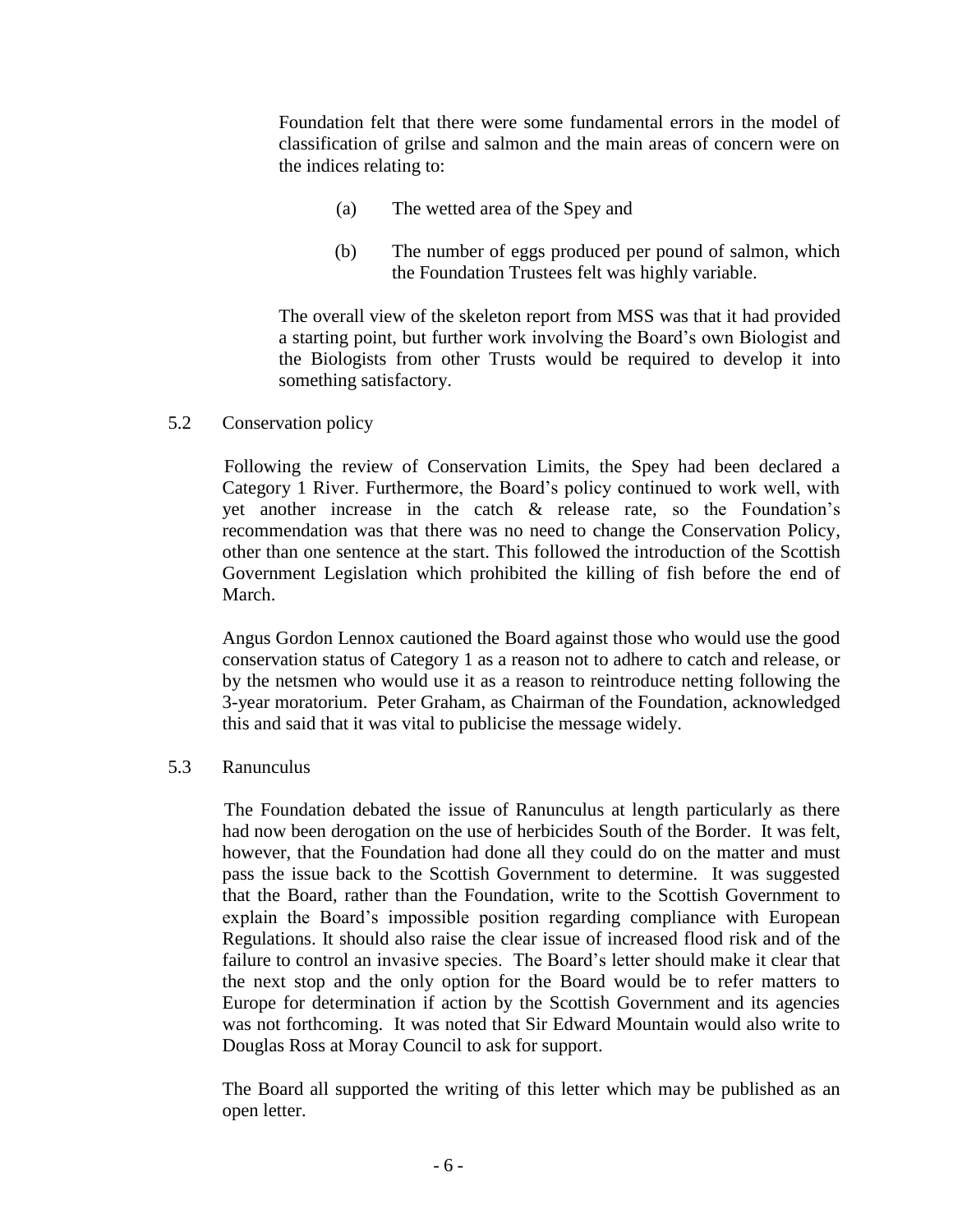#### 5.4 Spey Catchment plan

This was to be reviewed to see whether aims had been achieved and then a revised plan would be produced.

#### 5.5 Re-establishment of Publicity Committee

The Foundation recommended the Board re-establish the Publicity Committee and enhance its work and output in this area.

The Chairman of the Board accepted this would be worth pursuing and it was suggested that Alan Williams would Chair this via a re-convened Publicity Sub Committee. The organisation of this would be remitted to the Chairman.

Peter Graham then invited questions on the Spey Foundation Report.

Sir Edward Mountain had some concern regarding double charging for surveys of fresh water pearl mussels. These had been carried out by the Board and then, following production of a report, a similar survey had been carried out by SNH. He felt that it was important to make clear to other organisations that the Foundation was a serious research organisation and that government departments should accept its findings and not duplicate efforts.

Anne Anderson of SEPA advised that, in respect of the particular research which related to pearl mussels in the Aviemore backwater, this had been carried out as a result of a flood mitigation application and SNH were under a duty to investigate it.

Peter Graham noted that in future there would be close liaison, to avoid duplication as far as possible and that as part of the forthcoming legislation, Fishery Management Organisations would be recognised as having national competence.

Anne Anderson agreed, and although there was always a requirement to build a complete picture of any particular application involving flood mitigation, she hoped that a more common sense approach to research might be adopted in the future.

Finally, the Chairman recorded an excellent relationship with SEPA's Biologists.

### **6. AOCB**

### 6.1 SEPA

 It was noted that SEPA had undertaken a review of water quality in the Spey, which had continued to improve over the last 10 years through various actions.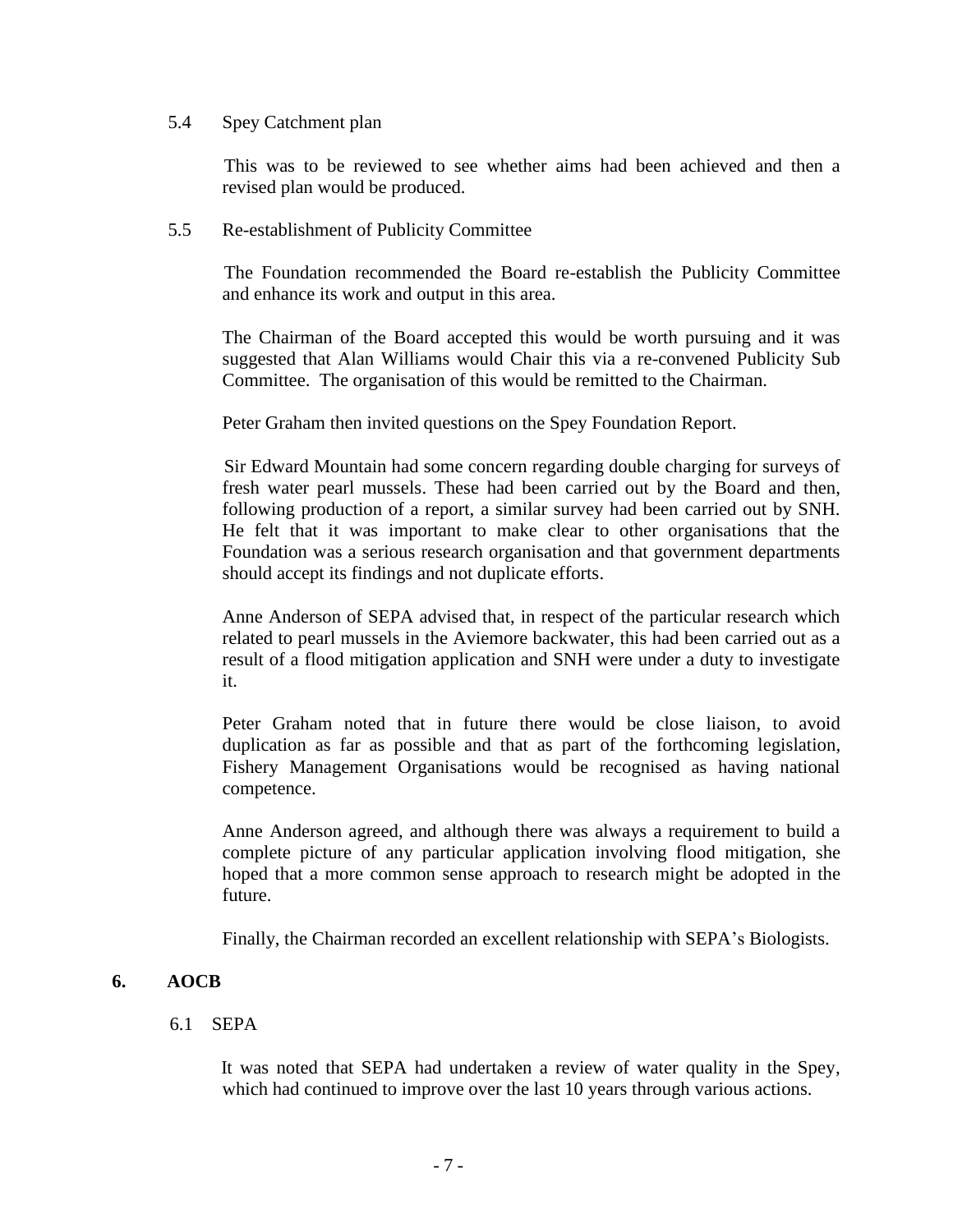There had been diffuse pollution issues around the Rothes area which were being looked at. These were potentially a result of land management practices, rather than industrial activity.

As far as the Water Framework Directive, Cycle 2 was now in progress up to the end of 2021.

With regard to enforcement, SEPA would be changing their approach with regard to repeat visits. Hitherto there may have been 3 visits for compliance before enforcement action was taken; henceforth these would be reduced to 2 visits and ultimately down to 1 before action was taken.

6.2 Sediment Management

It was noted that sediment management would be a very important issue for the Board with regard to forthcoming major engineering projects, such as the dualling of the A9.

6.4 Ranunculus

As a follow-up to the Foundation discussion minuted earlier, it was noted that discussions were on-going regarding invasive species within the River Basin Management Plan. Those involved were working hard to establish a baseline survey for the second plan.

Alan William enquired whether it had been accepted that Ranunculus was detrimental to the Spey catchment, but in response Gavin Clark advised that this had not yet been resolved.

6.5 Diffuse pollution

In response to enquiry from Sir Edward Mountain, Anne Anderson advised that there was no intention to increase nitrogen vulnerable zones and it was not correct to state that the review was concentrating on enrichment of farming ground only. She also confirmed that increases in temperature were a permanent focus for their review.

6.6 Site Condition Monitoring

Gavin Clark reported that the results for the Site Condition Monitoring were expected in the next few days. There were no particular surprises within the results and it covered all SAC species.

### **7 Dates of next meeting**

Board meetings were to be held on:-

7.1 Board Open and Closed Sessions and AGM together with Tri-ennial Elections 19<sup>th</sup>